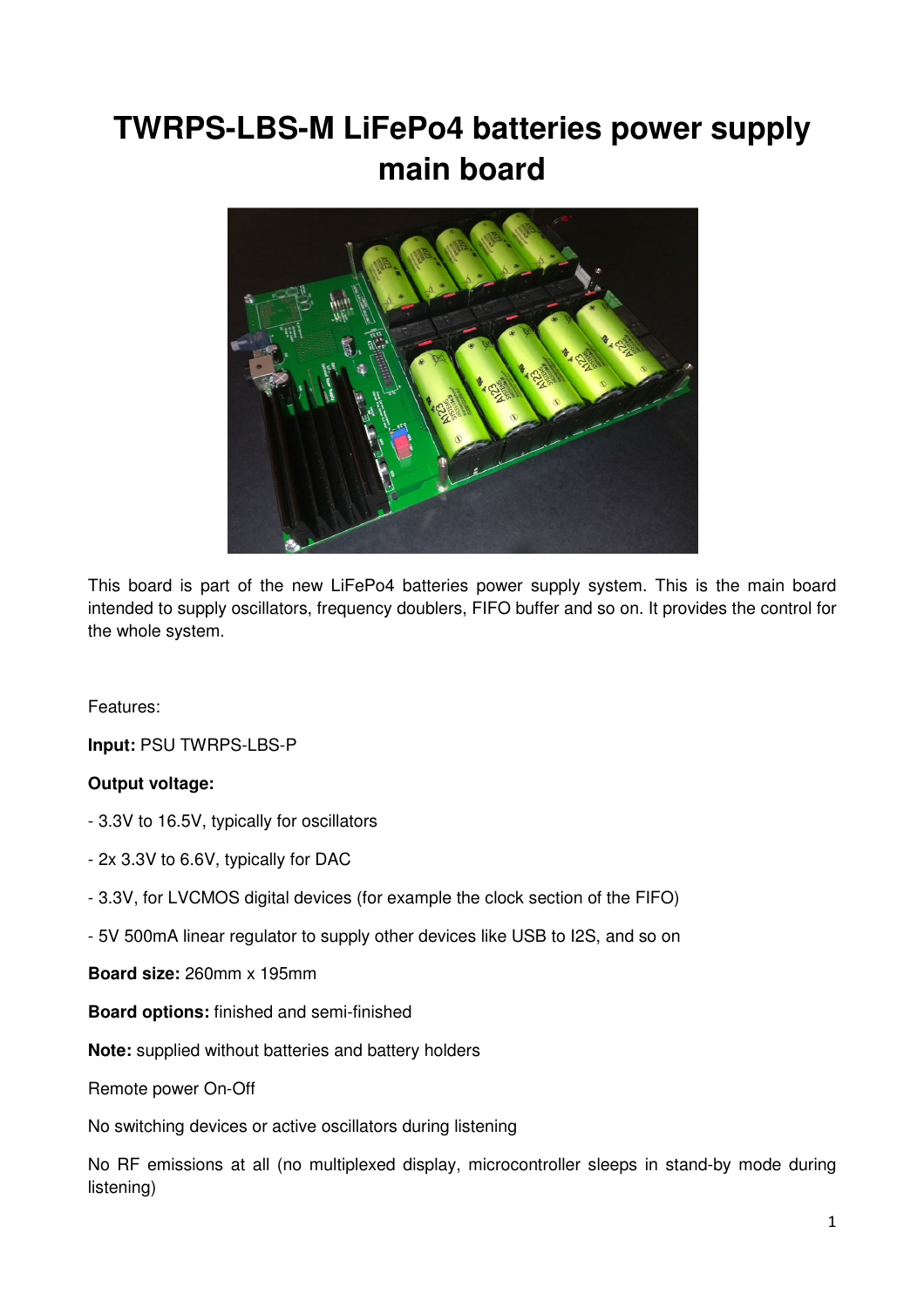# **PCB layout (Top view)**

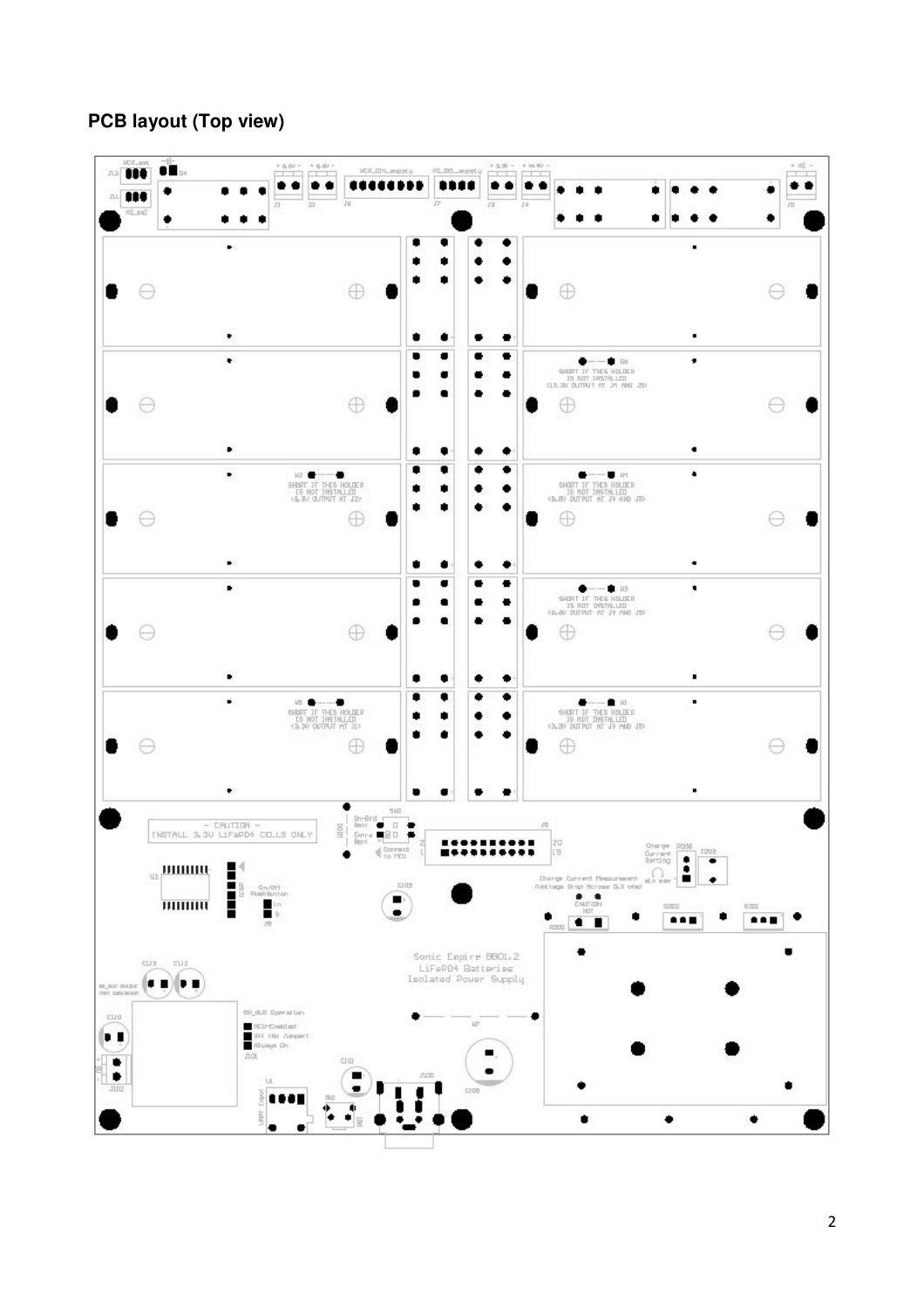## **PCB layout (Bottom view)**

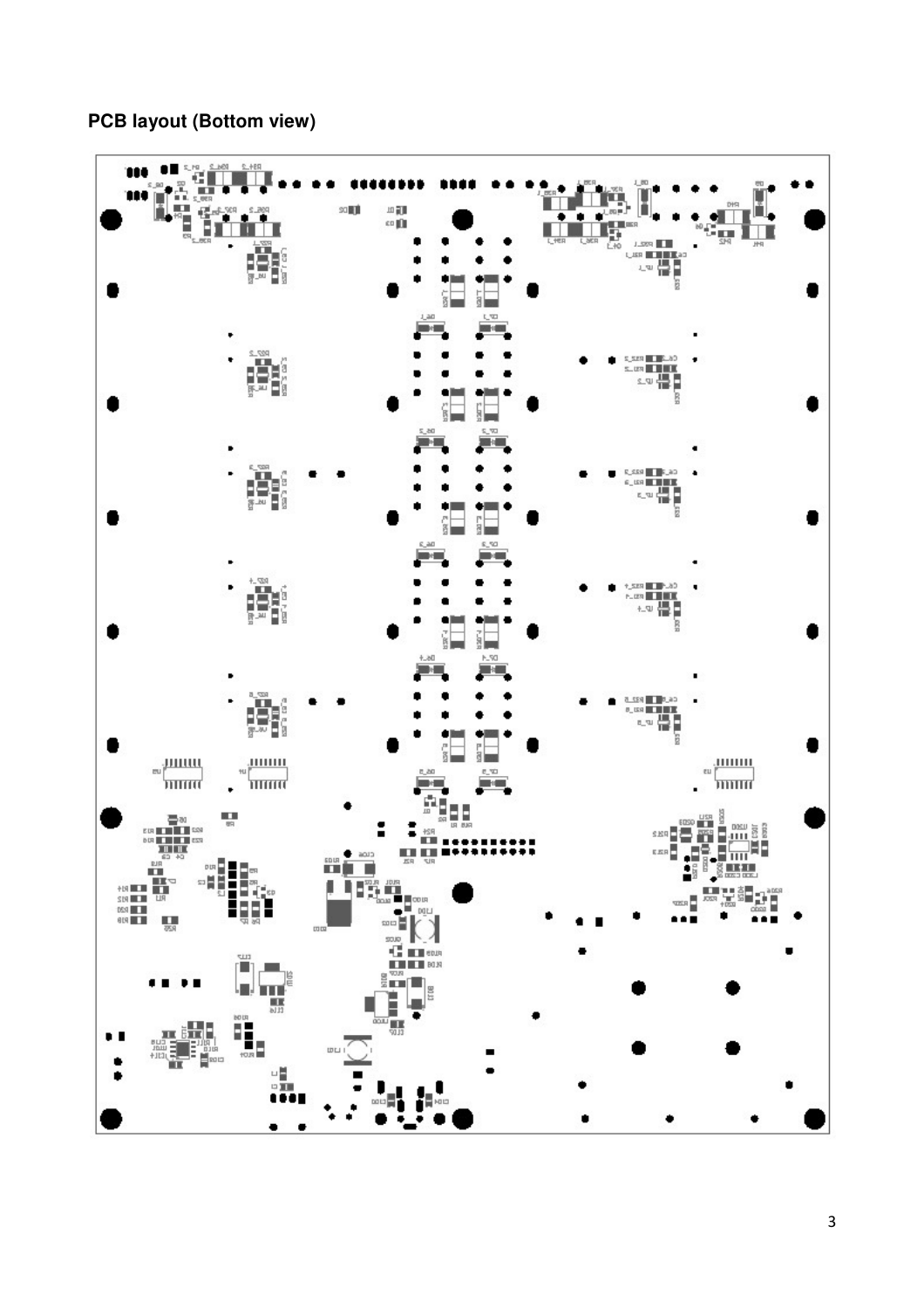# **Connectors and switches**

**J1:** 3V3 or 6V6 output rail (depending on the installed batteries).

**J2:** 3V3 or 6V6 output rail (depending on the installed batteries).

**J3:** 3V3 output rail. It can be used to power the clock section of the TWSAFB-LT FIFO Lite.

**J4:** 3V3, 6V6, 9V9, 13V2 or 16V5 output rail (depending on the installed batteries). It can be used to power the oscillators and the frequency doublers.

**J5:** same output rail as J4 with 13-13.5V backup from linear regulator to power the oscillators during batteries recharge. It can be used instead of J4 to the oscillators always on.

**J6:** Reserved for future use.

**J7:** Reserved for future use.

**J8:** 20 pin header to fit the TWRPS-LBS-D daughter board. Install only if the daughter board is in use. Suitable connector is Samtec SSW-110-01-F-D (Mouser part# 200-SSW11001FD). It is provided separately with finished board option.

**J9:** On-Off function. A push-button or a switch have to be used in order to switch on and off the output rails. It's a good practice to switch off the output rails when the power supply system is not in use to avoid batteries discharging. When the board move to recharging state, the output rails are disconnected. Once the system has completed the recharge, the push-button connected to J9 has to be pressed again to reconnect the output rails.

**J10: Reserved (ICSP).** 

**J11: Reserved for future use.** 

**J12:** Reserved for future use.

**J100:** Input power supply for batteries charging and oscillators supply backup. Use a 4 wires cable to connect the output connector installed on the TWRPS-LBS-PSU. The 7V conductors have to be large enough to carry the high current from the PSU (3-4 A).

**J101:** 5VDC auxiliary regulated power supply control (if the ADM7151 regulator is installed). Use a jumper to select the desired operation: Off (No Jumper) means regulated output disabled, MCU-Enabled means the regulated output is activated by the MCU when the board is operating, Always On means the 5V regulated output is always active.

**J102:** 5VDC low noise regulated power rail output (if the ADM7151 regulator is installed).

**Charge current measurement test point (close to R200):** Use this test point to measure the voltage drop across R200 (0.2 Ohm) in order to calculate the charge current. The current is calculated by the Ohm's law I=V/R where V is the measured voltage and R is 0.2 Ohm. For example: measuring 0.5V the charge current is 2.5A (0.5V/0.2R=2.5A).

**SW1:** MCU reset. Use this button to reset the system.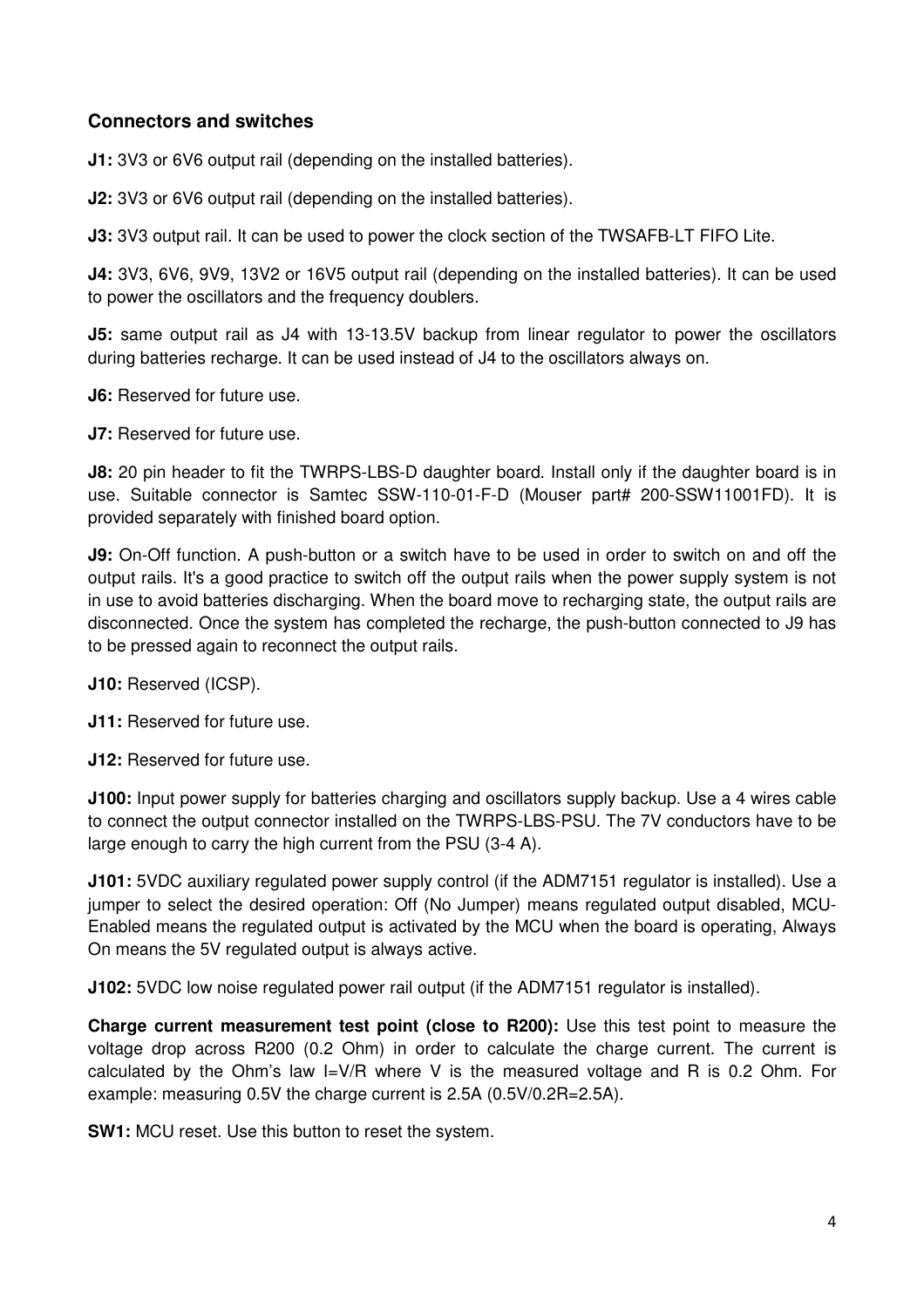**SW2:** Use the dip-switch to force batteries disconnection from the circuit. Use this function to prevent batteries discharging when the board is not used for long time. The upper switch disconnect the batteries of the TWRPS-LBS-M main board, while the lower switch disconnect the batteries of the TWRPS-LBS-D daughter board. When the switches are in the ON position the batteries are connected to the circuit.

# **Settings**

The only necessary setting is the charge current. The max charge current is around 2.5A.

Turn the trimmer R208 to set the charge current at the desired value using the Charge current measurement test point.

The charge current might be set to the maximum value without any damage for the batteries. The charge current should be decreased if not all the batteries are installed. As a rule of thumb, 250mA for each battery can be used as reference to set the charge current.

# **Getting started**

Both finished and semi-finished boards are supplied without batteries and battery holders.

A good source for the LiFePo4 batteries is NKON: https://eu.nkon.nl/a123-systems-anr26650m1ba-grade-3-3v-a-grade.html

**CAUTION:** INSTALL 3.3V LiFePO4 CELLS ONLY.

Battery holders can be sourced from Aliexpress or eBay.



Suitable battery holders.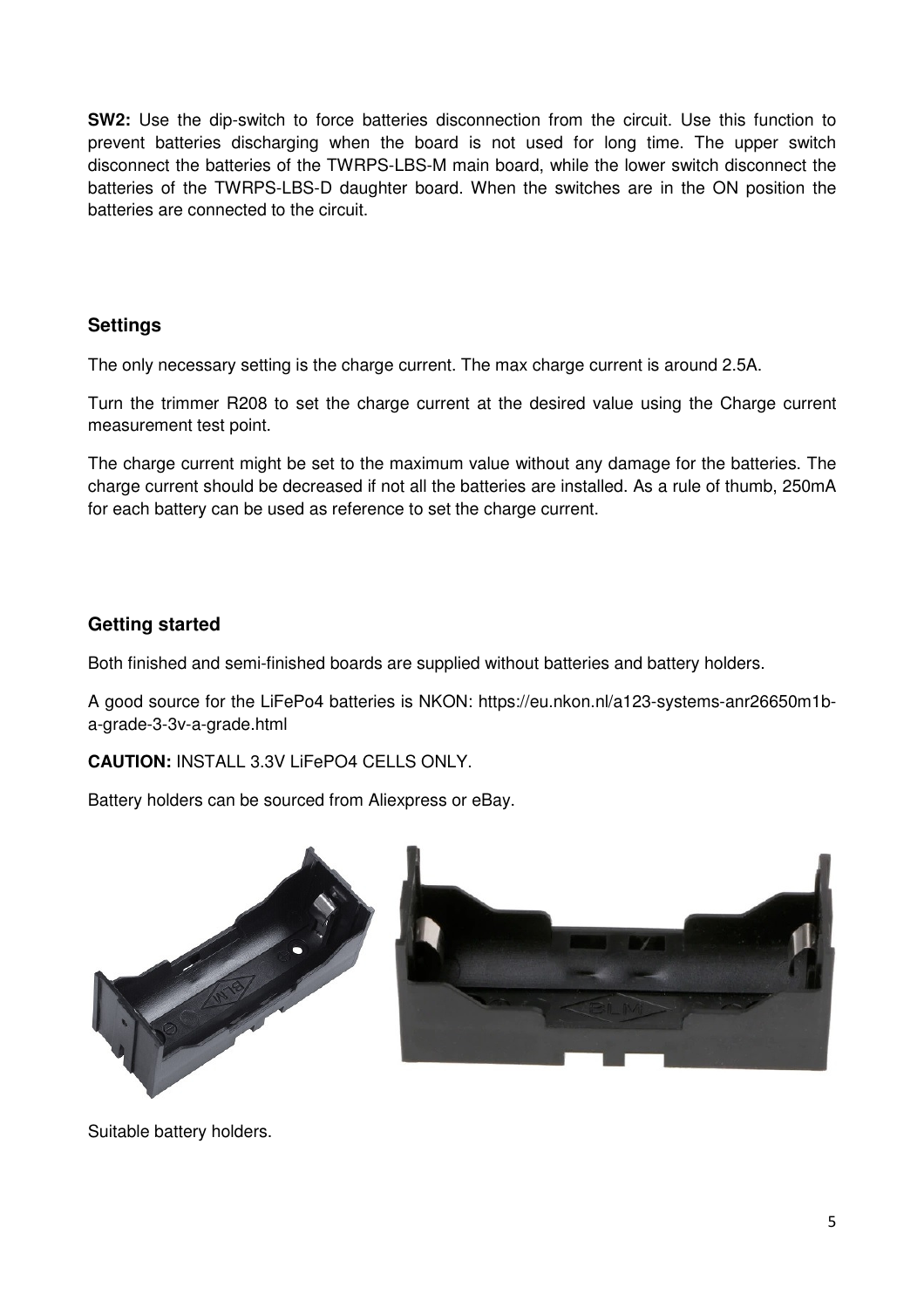The battery holders should be installed only if the cell has to be installed. Don't install the battery holders on unused rails.

Use zip ties to keep the batteries securely in place.

The rails from series batteries, like both 6V6 and 16V5 rails, can be adjusted to get lower output voltage than the nominal one: install the required battery holders to get the desired output voltage, for example to get 3V3 from one 6V6 rail only one batter holder has to be installed. Then, in place of the other battery holder, install a jumper as indicated on the PCB overlay.

**CAUTION:** DO NOT INSTALL BOTH BATTERY HOLDER AND JUMPER IN THE SAME BATTERY REGION TO AVOID SHORT CIRCUIT.

**CAUTION:** don't install new battery when the other cells are already charged and the board is switched on to avoid overvoltage of the batteries that are already charged. Firstly switch off the board, then install the new battery and wait at least 2-3 hours. This way the higher level cells yield energy to the low ones, balancing the charge of all the installed cells.

There are 2 available options for this board:

- finished boards (fully assembled and programmed )

- semi-finished boards (users have to solder some parts, mostly TH)

The BOM for semi-finished board is available at post #164 on the diyaudio.com thread: The Well Regulated Power Supply.

## **Notes on semi-finished board**

The semi-finished board option needs some parts to be soldered (mostly through hole parts), both on the top and the bottom layer.

There are a few things to pay the maximum attention:

- be careful installing connectors and polarized parts with the right orientation, the component orientation is clearly visible on the PCB overlay

- pay particular attention to the comparators to be soldered on the bottom layer (part MCP65R41T-1202E/CHY) because the laser marked pin 1 is not well identifiable. If the orientation of the component is not respected the cell undervoltage protection will not work and some batteries could be damaged.

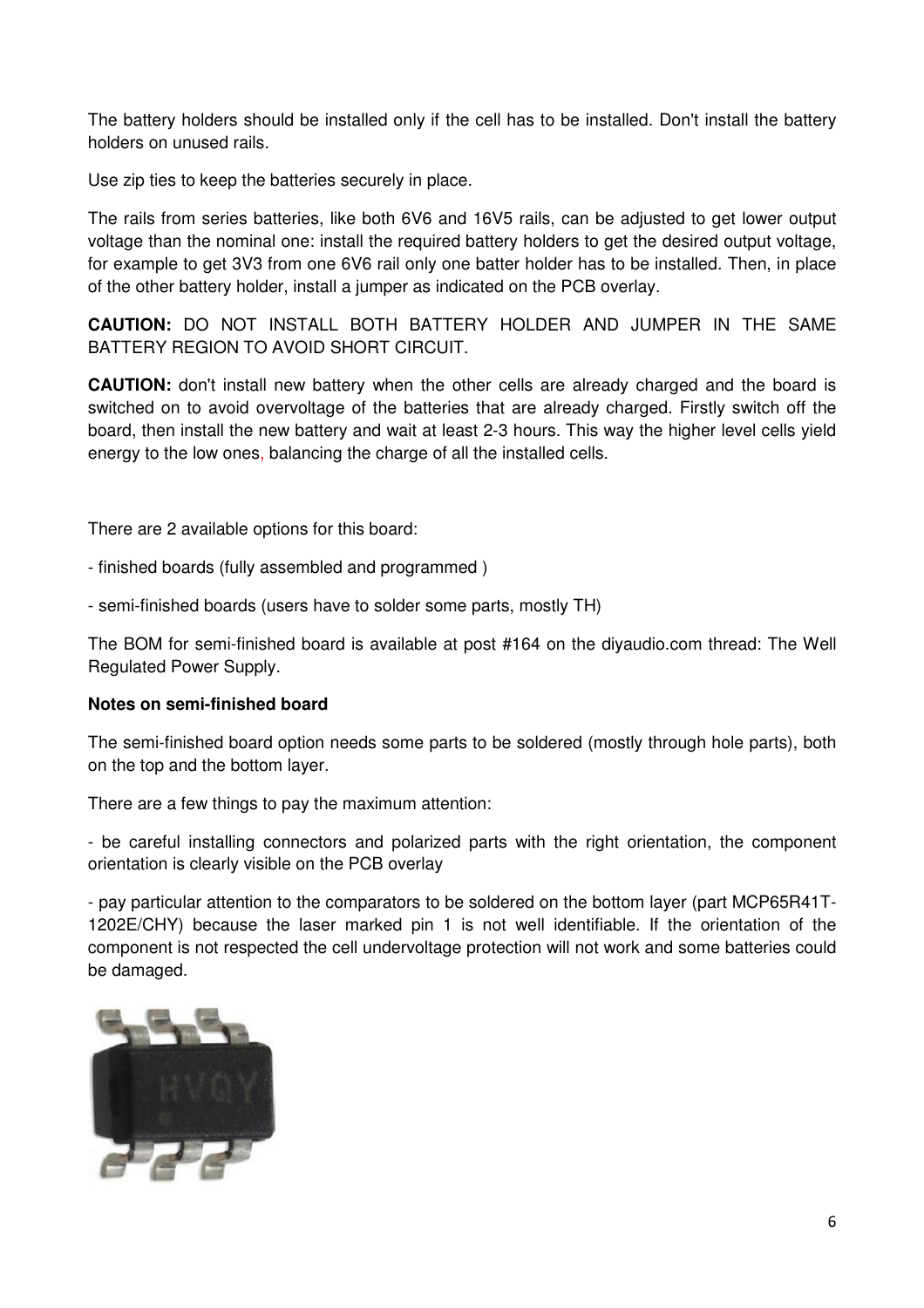- do not install the ADM7151 if the 5 VDC regulated output will not be used

- be careful assembling the heat-sinks and the components attached to them; the heat-sink has to be spaced from the PCB using 4 plastic washers (one for each corner), then they have to be blocked with M3 screws (10mm length). To align to the heat-sink slot, TO220 parts should be soldered after the heat-sink has been installed and their tabs have been fixed with M3 screws (6mm length) - caution: aluminum is not so hard, be careful when tightening; use thermal paste to improve thermal transfer to the heat-sink;



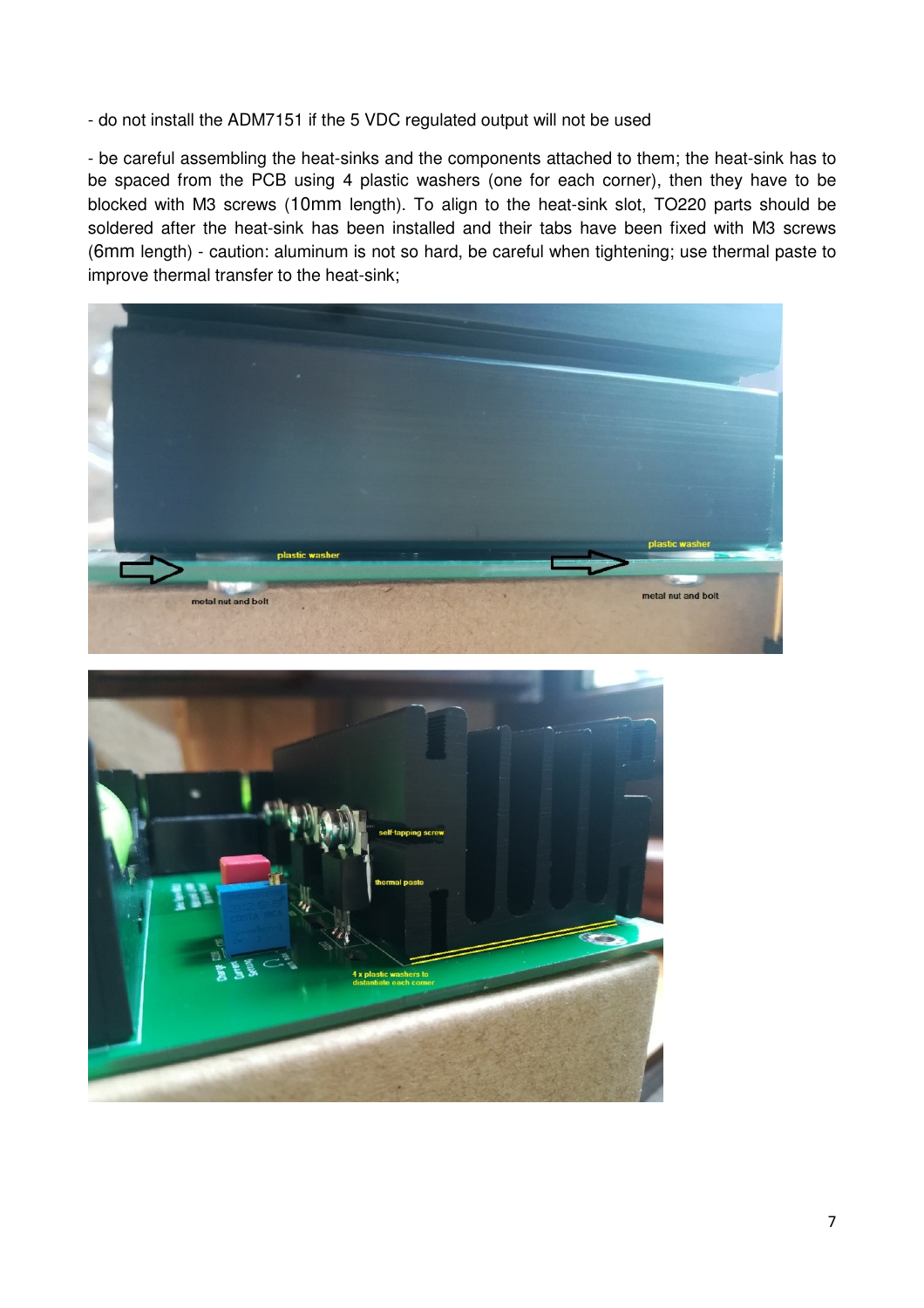

## **Operation**

For the LiFePo4 cells, the following threshold voltage levels are used to determine the state of charge:

- 2.5V cells under voltage
- 3.28V low cells default voltage
- 3.32V cells minimum operating voltage (allows power-on during recharge)
- 3.52V end-of-charge voltage
- 3.8V cells overvoltage (abnormal)

During fault condition or recharge, power-on command is not allowed so it is ignored.

Overload of maintaining regulator is always checked during power-off. Overload at batteries outputs is checked only when relays are activated: if currents are within limits, the sensing resistors are bypassed and control is no longer possible; if an overload condition is detected the batteries are straightaway disconnected and the maintaining regulator is shutdown. The proper error condition is forced.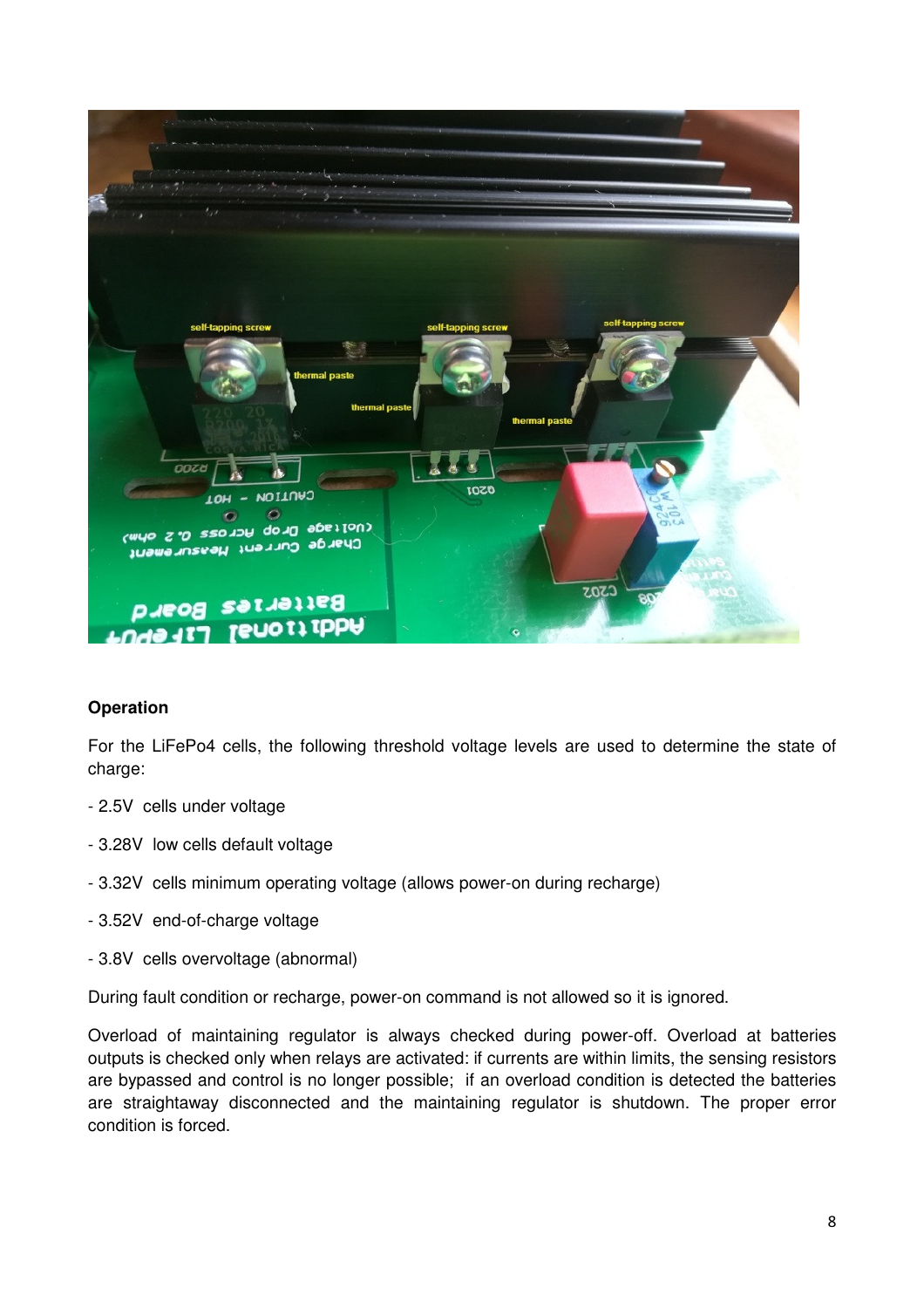Low batteries detection forces off state of the device, so the output rails are disconnected and recharge starts. Following switch-on requests from the pushbutton are evaluated, if the voltage of the cells is equal or greater than 3.32V, early exit from recharge is allowed, otherwise it is ignored.

If the batteries are deeply low, pulsed conditioning charge is tried. If the batteries are normally low they are recharged. Output rails are always disconnected during recharge.

When the batteries are full, the fast charge is stopped and the output rails are ready to be activated by the On/Off push button.

If recharge time is excessive or batteries are in overvoltage condition the proper fault state is forced. This means that at least one cell is defective and has to be replaced.

At the end of charge, or at an early exit from it, settling time is calculated based on cells' voltage: min. 10 seconds, max. 4 minutes. During this period, On/Off button pressures are retained, they take effect when settling time has expired. If no power-on command is detected the system enters a suspend state.

In case of an early exit from the recharge process (power on during recharge) the recharge state is resumed at power off.

### Power on sequence:

- output rails with series sense resistors are connected
- output current is checked
- fault condition is evaluated
- if all the controls are passed the sense resistors are bypassed
- low batteries detection is activated

#### Power off sequence:

- maintaining regulator is enabled
- output rails are disconnected
- batteries level is measured, if they are low, recharge starts.

#### **Status indicator (LED D4)**

The LED D4 should remain visible because it's used to indicate the operation and the failure messages of the board.

It indicates the actual function of the board and the error in case of failure as in the following list:

**off:** outputs rails are disconnected, oscillators are powered from the maintaining regulator;

**on:** power is supplied from the batteries;